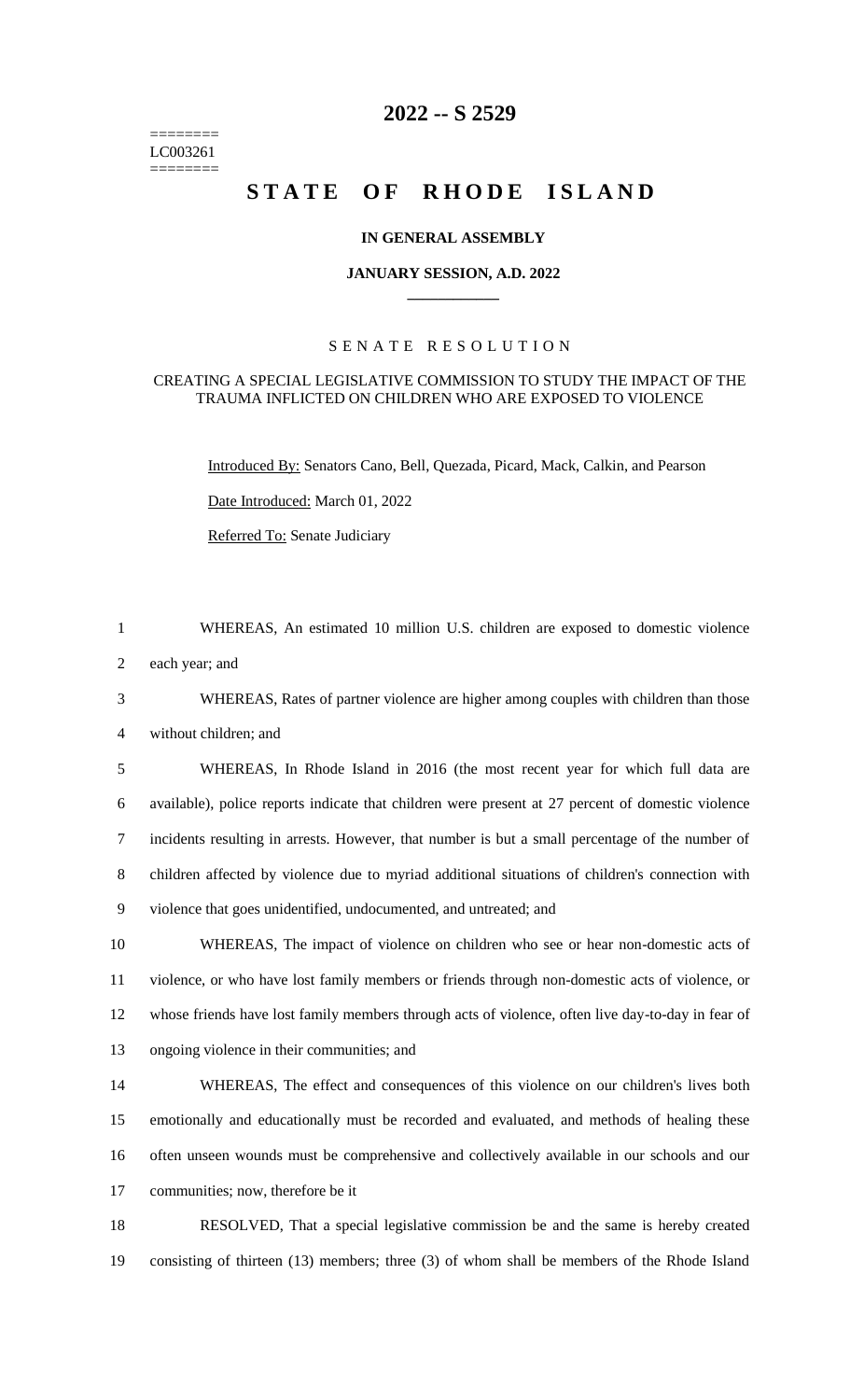Senate, not more than two (2) from the same political party, to be appointed by the President of the Senate; one of whom shall be the Executive Director of RI Kids Count, or designee; one of whom shall be the Director of the Rhode Island Department of Corrections, or designee; one of whom shall be the Director of the Rhode Island Department of Human Services, or designee; one of whom shall be the Executive Director of the Providence Student Union, or designee; one of whom shall be the President of the Rhode Island Association of School Principals, or designee; one of whom shall be the Executive Director of Big Brothers Big Sisters of the Ocean State, or designee; one of whom shall be the Executive Director of Rhode Islanders Sponsoring Education, or designee; one of whom shall be the Regional Director of D.A.R.E., or designee; one of whom shall be the President of the Ministers Alliance of Rhode Island, or designee; and one of whom shall be the Executive Director of the Institute for the Study and Practice of Non-Violence, or designee.

 In lieu of any appointment of a member of the legislature to a permanent advisory commission, a legislative study commission, or any commission created by a General Assembly resolution, the appointing authority may appoint a member of the general public to serve in lieu of a legislator, provided that the majority leader or the minority leader of the political party which is entitled to the appointment consents to the member of the general public.

 The purpose of said commission shall be to make a comprehensive study and provide recommendations on the impact of the trauma inflicted on children who are exposed to violence including:

(1) Methodology to identify and quantify children exposed to all types of violence;

 (2) Methods to measure the scope of problem, including geographic and monetary influences;

 (3) Resultant behaviors, academic setbacks, and long-term outcome from children's exposure to violence; and

(4) Policy and program options to improve the negative effects of violence on children.

 Forthwith upon passage of this resolution, the members of the commission shall meet at the call of the President of the Senate and organize and shall select a chairperson from among the legislators.

Vacancies in said commission shall be filled in like manner as the original appointment.

The membership of said commission shall receive no compensation for their services.

 All departments and agencies of the state, shall furnish such advice and information, documentary and otherwise, to said commission and its agents as is deemed necessary or desirable by the commission to facilitate the purposes of this resolution.

#### LC003261 - Page 2 of 3